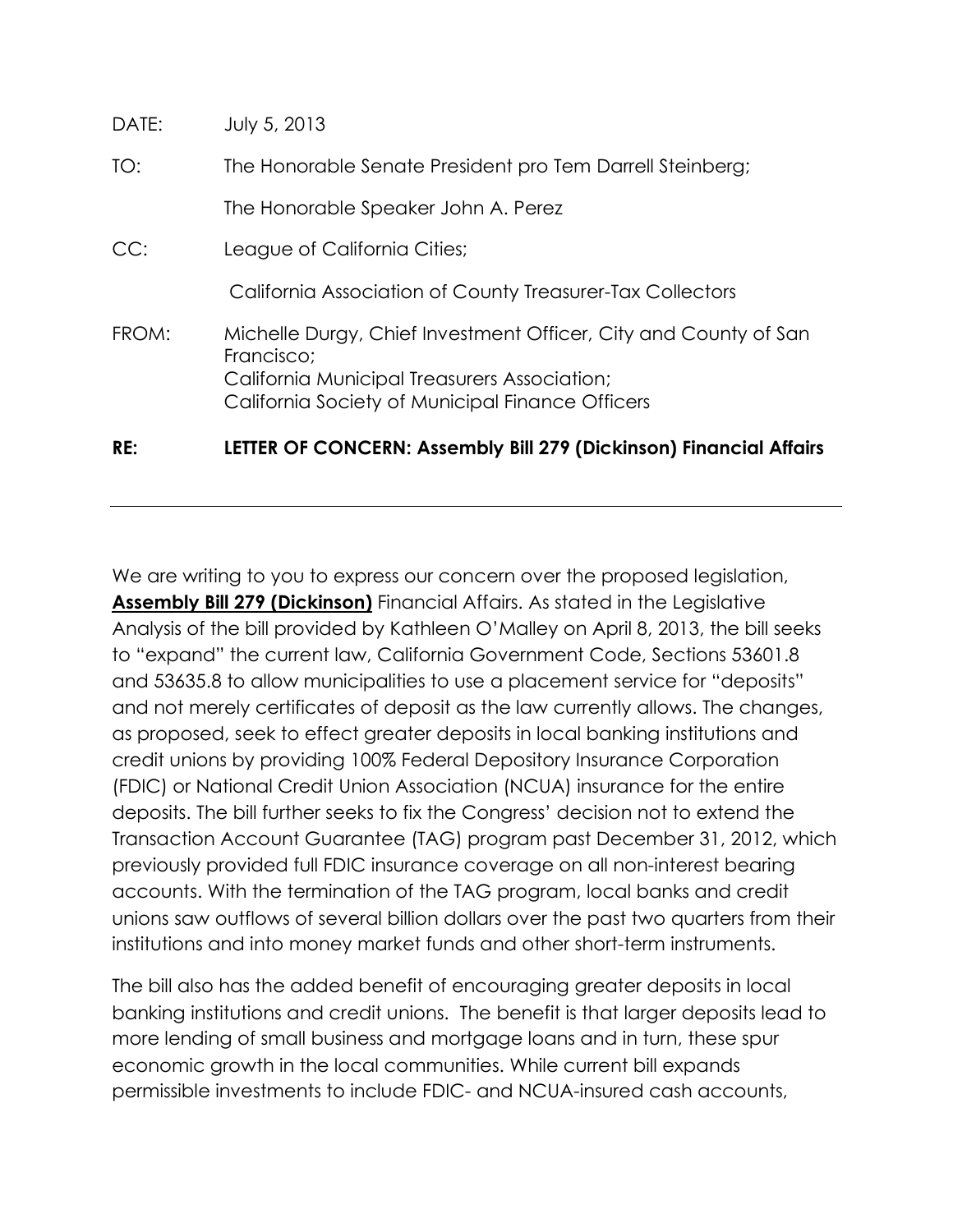these Federally Insured Cash Accounts (FICAs) are being marketed as providing a liquid and insured investment vehicle to government entities. The reality is that these investments are not the liquid instruments they purport to be.

These investments are being marketed as demand deposit accounts (DDAs) and Money Market Demand Accounts (MMDAs), which by definition have the following features:

- No maturity period (or maturity period of less than seven days)
- Payable on demand (or on less than seven days' notice)
- May not be interest-bearing
- No limit on the number of withdrawals or transfers an account holder may make
- No eligibility requirements

## MMDAs only:

- Bank must reserve the right to require at least seven days' notice of intent to withdraw funds (in practice, this right is rarely, if ever, exercised)
- Allow no more than six transfers or withdrawals per calendar month or statement cycle of at least four weeks for the purpose of transferring funds to another of the depositor's accounts at the same institution or making third-party payments by means of preauthorized, automatic, or telephonic transfers

(Federal Reserve Consumer Compliance Handbook, Regs. Q and D, January 2006, p. 2)

In practice, these FICAs as they are currently structured, do not meet these criteria. Therefore, a moral hazard exists where the public fund investor has the expectation that these accounts provide a reasonable alternative to the TAG program, where same day liquidity is received on an insured deposit. Unfortunately, this is not the case. This position is further supported by Standard and Poor's Ratings Services, which categorizes deposits in FICA as part of the "limited liquidity/illiquid basket [for Principal Stability Fund Ratings] because these deposits (and other pooled deposit programs) are nonmarketable securities, may impose fees for early withdrawal, and may have a delay in receiving monies from FDIC." (see " Principal Stability Fund Ratings Criteria,"